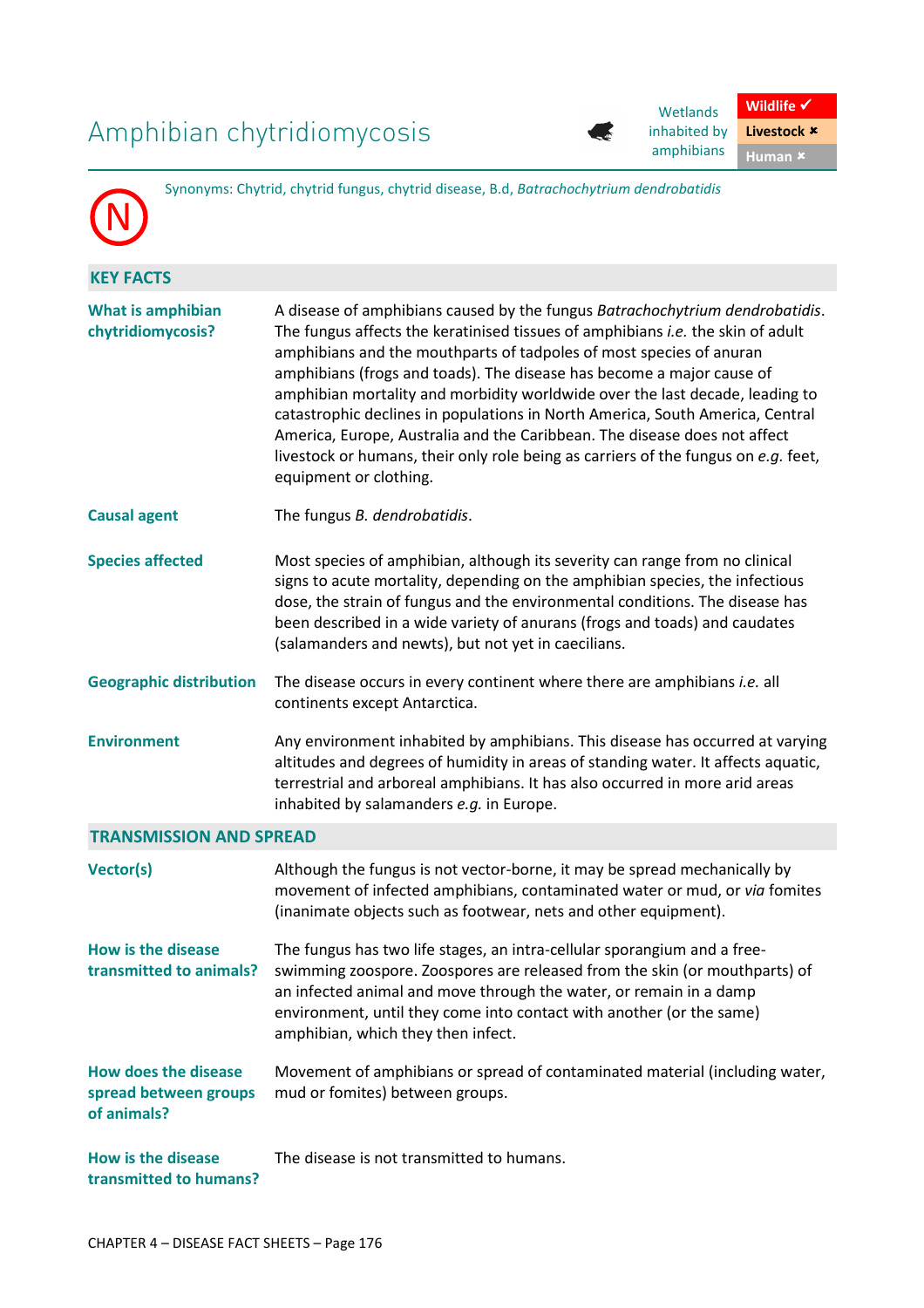## **IDENTIFICATION AND RESPONSE**

| <b>Field signs</b> | Field signs can vary: there may be numerous dead amphibians visible in and<br>surrounding water bodies, or no dead amphibians visible (especially in areas<br>where they are swiftly scavenged). The causative fungus has different impacts<br>in different amphibian species (e.g. infected American bullfrogs Lithobates<br>catesbeianus have been shown to not display clinical signs in most cases),<br>therefore, an absence of diseased/dead amphibians does not mean that a<br>population is uninfected. Some of the most common signs in individuals are<br>reddened or otherwise discoloured skin, excessive shedding of skin, abnormal<br>postures, such as a preference for keeping the skin of the belly away from the<br>ground, unnatural behaviours such as a nocturnal species that suddenly<br>becomes active during the day, or seizures. Many of these signs are said to be<br>"non-specific" and many different amphibian diseases have signs similar to<br>those of chytridiomycosis. |
|--------------------|------------------------------------------------------------------------------------------------------------------------------------------------------------------------------------------------------------------------------------------------------------------------------------------------------------------------------------------------------------------------------------------------------------------------------------------------------------------------------------------------------------------------------------------------------------------------------------------------------------------------------------------------------------------------------------------------------------------------------------------------------------------------------------------------------------------------------------------------------------------------------------------------------------------------------------------------------------------------------------------------------------|
|--------------------|------------------------------------------------------------------------------------------------------------------------------------------------------------------------------------------------------------------------------------------------------------------------------------------------------------------------------------------------------------------------------------------------------------------------------------------------------------------------------------------------------------------------------------------------------------------------------------------------------------------------------------------------------------------------------------------------------------------------------------------------------------------------------------------------------------------------------------------------------------------------------------------------------------------------------------------------------------------------------------------------------------|

Recommended action if Contact and seek assistance from appropriate animal health professionals. *B.* **suspected**  *dendrobatidis* infection is a notifiable disease and suspected cases must be reported to local and national authorities and the OIE.

**Diagnosis** Diagnosis is carried out by taking samples using swabs: swabbing the skin of the back legs, drink patch (*i.e.* ventral pelvic skin) and tail (in caudates) of adults and of the mouthparts of larvae in live amphibians. These are then analysed for the presence of *B. dendrobatidis* using real-time PCR. The skin of dead amphibians can be similarly swabbed and freshly-dead specimens can be submitted for *post mortem* examination, including histology, in specialist laboratories.

> Before collecting or sending any samples from animals with a suspected disease, the proper authorities should be contacted. Samples should only be sent under secure conditions and to authorised or suitably qualified laboratories to prevent the spread of the disease. Although the fungus that causes amphibian chytridiomycosis is not known to be zoonotic, routine hygiene precautions are recommended when handling animals. Also, suitable precautions must be taken to avoid cross-contamination of samples or crossinfection of animals.



**(Left) Trapping newts for chytrid fungus surveillance: high standards of biosecurity must be observed,** *e.g.* **using site-specific equipment and thoroughly disinfecting and drying all equipment after use. (Right) Swabbing the drink patch (ventral pelvic skin) of a smooth newt** *Lissotriton vulgaris* **for chytrid surveillance. Note the use of clean gloves when handling each animal to reduce the chances of transfer of infection (***WWT***).**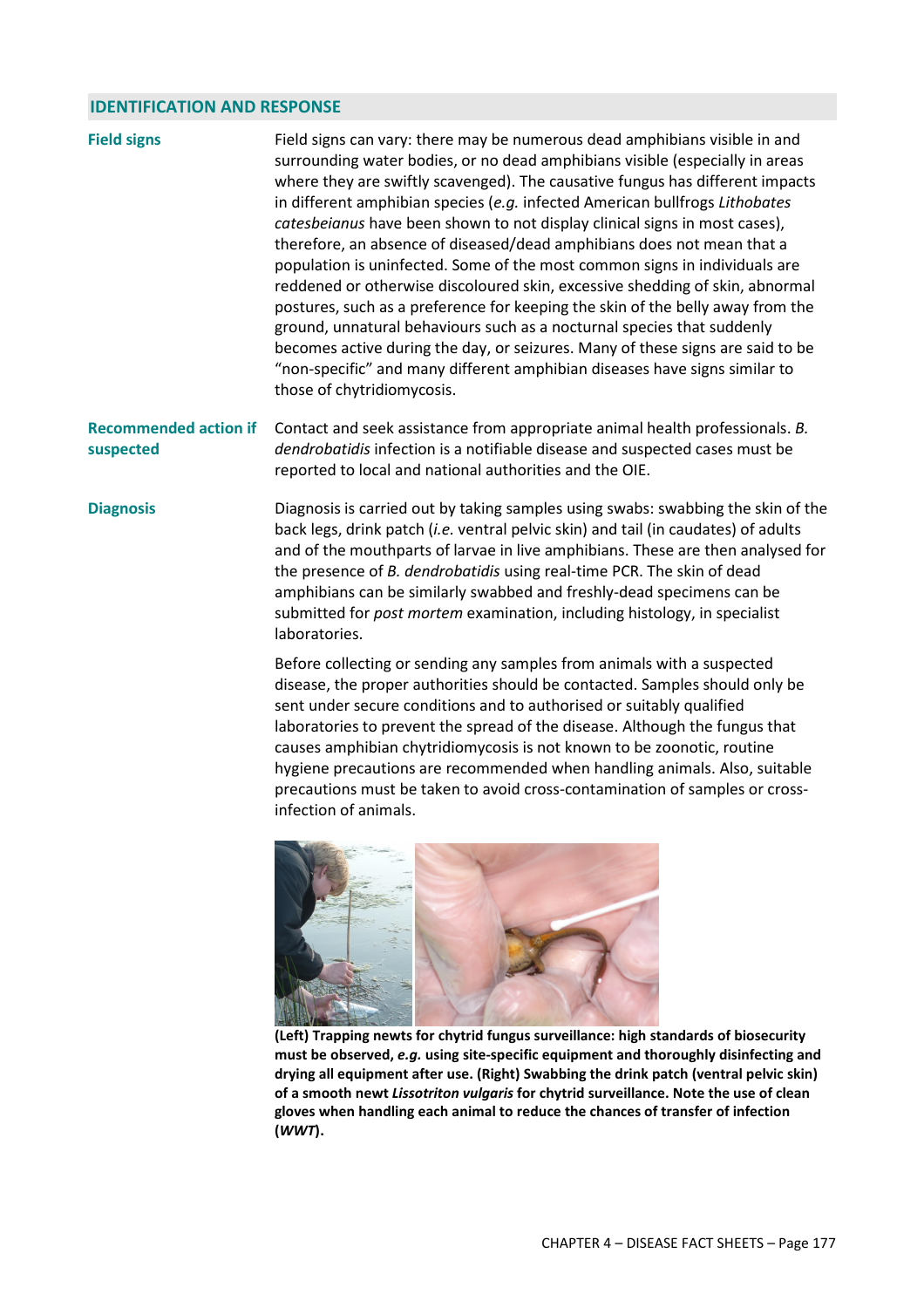## **PREVENTION AND CONTROL IN WETLANDS**

| <b>Environment</b>         | Ensure that the site is regularly scanned for dead amphibians or signs of non-<br>native species. If either are found, they should be sampled for B. dendrobatidis<br>infection. Ideally, population monitoring and B. dendrobatidis infection<br>surveillance should be conducted at any site containing a reasonable<br>population of amphibians, especially if endangered species are present.                             |  |  |  |
|----------------------------|-------------------------------------------------------------------------------------------------------------------------------------------------------------------------------------------------------------------------------------------------------------------------------------------------------------------------------------------------------------------------------------------------------------------------------|--|--|--|
| <b>Livestock</b>           | The disease does not affect livestock, however, ensure that livestock moving<br>between sites (especially those travelling from known infected sites) do not<br>mechanically spread infection by carrying infected material on their feet or<br>coats. Ensure that feet are clean and dry before transport. Use foot baths and<br>leave animals in a dry area after the bath for their feet to fully dry before<br>transport. |  |  |  |
| <b>Wildlife</b>            | Do not allow the introduction of non-native amphibian species to the site.<br>Ideally avoid amphibian re-introductions unless as part of well managed re-<br>introduction programmes with rigorous biosecurity and infection screening<br>protocols.                                                                                                                                                                          |  |  |  |
|                            | Adopt a biosecure approach to managing your wetland:<br>Section 3.2.4. Biosecurity                                                                                                                                                                                                                                                                                                                                            |  |  |  |
|                            | People coming into contact with water or amphibians should ensure where<br>possible that their equipment and footwear/clothing has been cleaned and<br>fully dried before use if it has previously been used at another site.                                                                                                                                                                                                 |  |  |  |
|                            | To properly clean footwear and equipment:<br>First use a brush to clean off organic material e.g. mud and grass.<br>Rinse with clean water.<br>ш<br>Soak in fungicidal disinfectant for one minute.<br>ш<br>Rinse with clean water and allow to dry. Drying thoroughly is important<br>ш<br>and will act to kill any chytrid present.                                                                                         |  |  |  |
|                            | If any clothing is particularly soiled during activities, then wash it at $40^{\circ}$ C with<br>detergent to remove any contamination with chytrid.<br>Ideally use different sets of footwear for different sites.<br>Case study 3-4. Managing chytridiomycosis in wetlands (Section 3.2.4)                                                                                                                                  |  |  |  |
| <b>Humans</b>              | The disease is not transmitted to humans.                                                                                                                                                                                                                                                                                                                                                                                     |  |  |  |
| <b>IMPORTANCE</b>          |                                                                                                                                                                                                                                                                                                                                                                                                                               |  |  |  |
| <b>Effect on wildlife</b>  | Only amphibians are affected. Significance varies greatly from no obvious signs<br>to extremely severe effects leading to extinction of affected populations or<br>species. This is the most important disease for amphibians.                                                                                                                                                                                                |  |  |  |
| <b>Effect on livestock</b> | None                                                                                                                                                                                                                                                                                                                                                                                                                          |  |  |  |
| <b>Effect on humans</b>    | None                                                                                                                                                                                                                                                                                                                                                                                                                          |  |  |  |
| <b>Economic importance</b> | Of economic importance due to its impact on the commercial amphibian trade,<br>particularly the pet and scientific trades, and on the harvesting of wild<br>amphibians for the food trade in some areas. The likely declines and extinctions<br>of multiple species will have long-term ecological impacts and as yet unknown<br>economic ramifications.                                                                      |  |  |  |